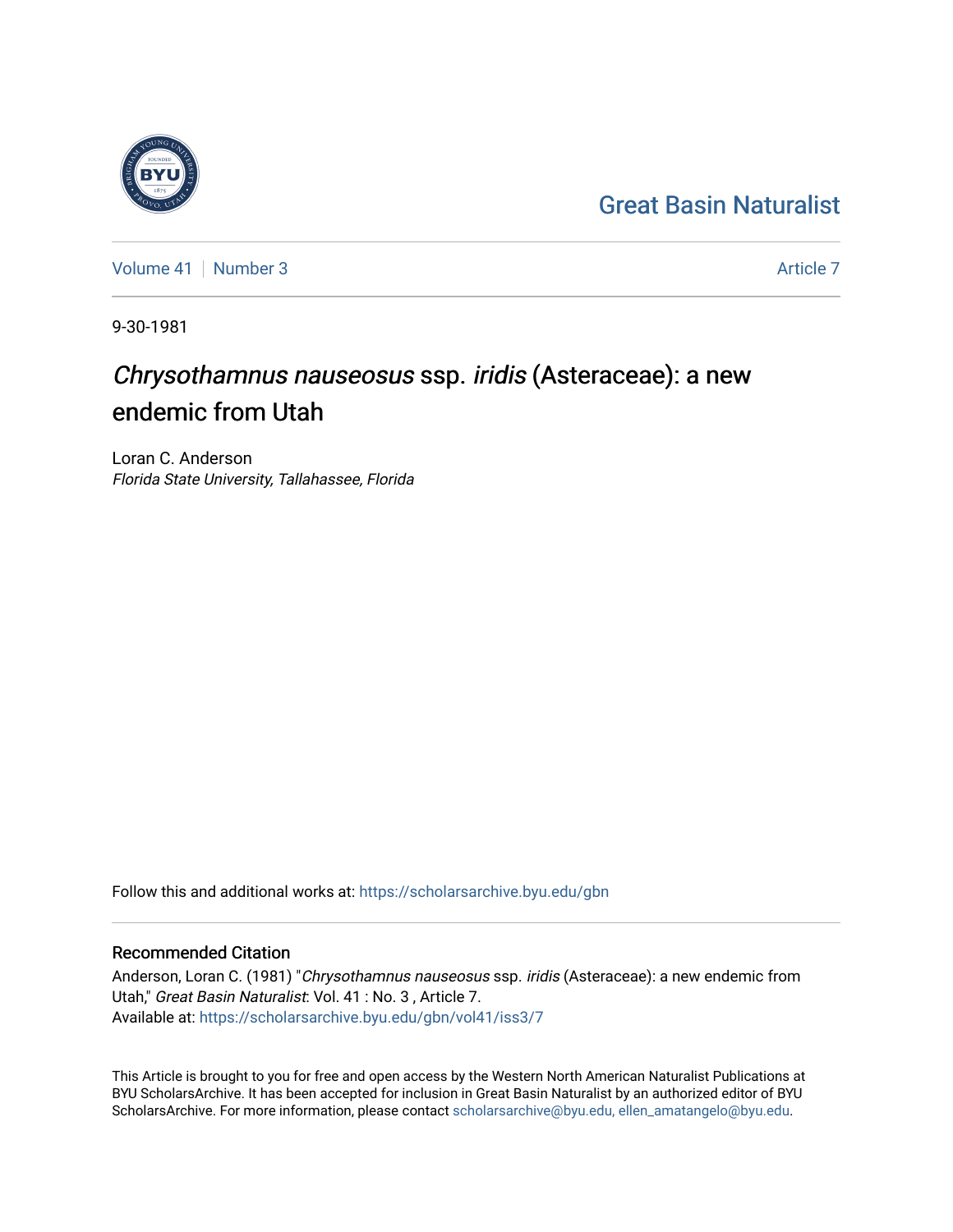#### CHRYSOTHAMNUS NAUSEOSUS SSP. IRIDIS (ASTERACEAE): A NEW ENDEMIC FROM UTAH

#### Loran C. Anderson'

ABSTRACT.— Chrysothamnus nauseosus ssp. iridis was named from material taken in Sevier County, Utah.

The Rainbow Hills, southeast of Sigurd in Sevier County, Utah, are of considerable in terest biologically. Several plant species are endemic to the area or have ranges that ex tend only slightly beyond. The list includes Astragalus loanus Barneby, Cymopterus coulteri (M. E. Jones) Mathias, C. rosei M. E. Jones, Mentzelia argillacea Darlington, Phacelia utahensis Voss, and Townsendia aprica Welsh & Reveal. Now, an endemic subspecies of Chrysothamnus nauseosus (rabbit brush) may be added to the group.

#### Materials and Methods

All known collections of the new taxon were used for comparative floral morphology (prepared from five heads per collection as in Anderson, 1964). Materials for chromosome counts and anatomical study were preserved and processed as in earlier studies (Anderson 1966, 1970).

#### Taxonomy and Morphology

Chrysothamnus nauseosus (Pallas) Britt. ssp. iridis L. C. Anderson, ssp. nov.

Frutices humiles et diffundentes usque ad 2 dm alti, stirpibus glauco-albis, sine ramis in fra inflorescentiam; folia glauco-viridia, lin earia, 2-4 cm longa, <sup>1</sup> mm lata, multo longiora internodis; inflorescentia cyma paniculata et conglobata; capitula 12-16 mm longa, bracteis glabris; disci florum 5, flavi, corollis 7.8-9 mm longis, lineis stigmaticis longioribus quam styli appendicibus; achaenia glabra.

Type: Utah, Sevier Co., seepage area of Efacing slope underlaid by Arapian Shale, elev. 5900 ft. Rainbow Hills, 4.5 mi SE of Si gurd, 26 Sep 1979, S. L. Welsh 19258 (BRYholotype!, FSU!, isotypes widely distributed as C. parryi var. attenuatus).

Low, spreading shrub 1-1.5 (2) dm tall, stems grayish white, tomentose, ascending, branched from the base; leaves grayish white or green, alternate, entire, linear (2)2.5-3(4) cm long, <sup>1</sup> mm wide, tomentulose, tips mucronate; inflorescence a tightly congested paniculate cyme; heads  $(12)13-15(16)$  mm long, 2.3-2.9 mm wide, phyllaries 20-26, stramineous, ovate to lanceolate, glabrous with hyaline margins somewhat ciliate distally, tips acute to acuminate; disk flowers 5, yellow, corollas (7.8)8.2-8.7(9) mm long, lobes 1.5-1.8 mm long, lanceolate, slightly spreading; style 17-18.5 mm long, stigmatic lines shorter than style appendages (29-35 percent of style branch length); achenes cylindric, 6-7(8.5) mm long, glabrous, pappus 5.5-7.2 mm long;  $n = 9$ . Locally established on steep slopes of Rainbow Hills, Peterson Creek drainage, Sevier County, Utah.

Additional specimens examined: Type lo cality, 31 Aug 1980, L. C. Anderson 5110 (BRY, FSU).

Relationships of this new subspecies are with some of the other glabrous-achened taxa of C. nauseosus (ssp. leiospermus and ssp. psilocarpus), although in growth form and general appearance it does look somewhat like C. parryi ssp. attenuatus. The Rainbow Hills rabbitbrush has glabrous involucres like ssp. leiospermus, but more leaves and whitish tomentose stems like ssp. psilocarpus. Per haps the more abundant foliage of ssp. *iridis* relates to greater moisture availability on the seepage area (see Anderson 1973). It is fur-

<sup>&#</sup>x27;Department of Biological Science, Florida State University, Tallahassee, Florida 32306.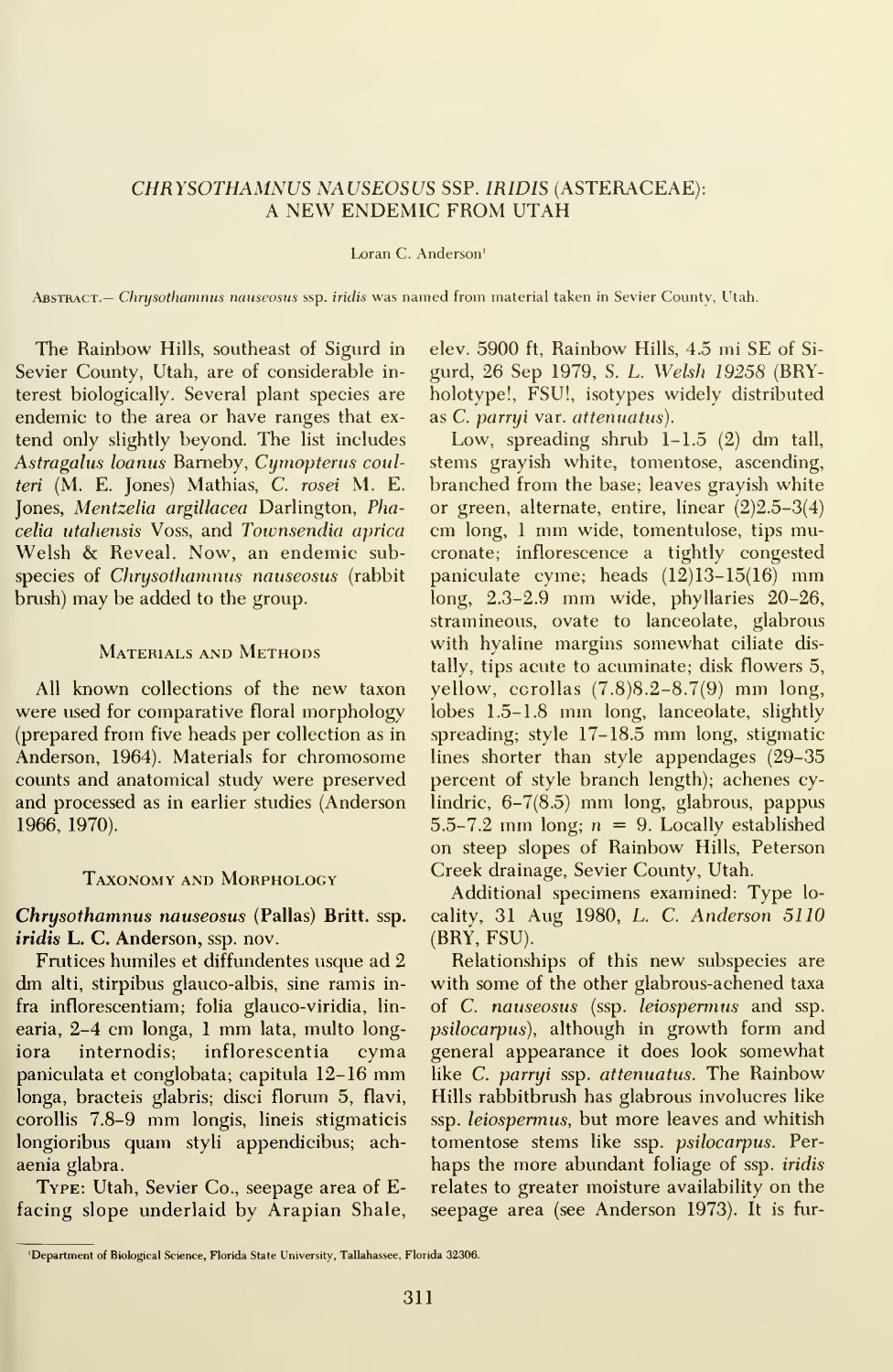ther distinguished from ssp. *leiospermus* in having longer involucres that contain more phyllaries, longer corollas, and longer corolla lobes that spread. The corolla lobes are straight or incurved in ssp. leiospermus. It also differs from ssp. psilocarpus in having longer heads with more phyllaries, slightly shorter corollas, and shorter stigmatic lines.

The new rabbitbrush is diploid ( $n = 9$ , Anderson  $5110$ ), as are all subspecies of C. nauseosus (Anderson 1966, 1980). Good bivalent fonnation occurs in meiosis; no micronucleoli were observed in microsporocytes as were seen in some other subspecies (Anderson 1980). Pollen stainability in aniline blue in lactophenol averaged 94.6 percent.

Floral anatomy is very similar to that found in other glabrous-achened subspecies in terms of abundance of vasculature and se cretory canals, but it differs in pattern. Flower vasculature consists of five to usually six bundles in the ovary wall. Four phloic traces are directed toward the base of the style at the top of the achene, but two end blindly there. Five bundles supply the corolla and androecium; the sixth bundle serves as one of the two style traces (termed pattern "d" in Anderson 1970). This pattern of vascular transition for stylar supply is more frequent in other species of the genus than in  $C$ . *nau*seosus; it was previously only known for C. n. ssp. ceruminosus, which is not closely related to ssp. iridis. Trichomes (glandular villi) on the corolla tube are either larger (136-175  $\mu$ m) or more abundant than those of ssp. leiospernus and ssp. psilocarpus.

Abundance and distribution of floral vas culature and secretory canals in C. nauseosus ssp. iridis are much like those of ssp. psilocarpus; both subspecies have more ovarian bundles in their achenes than does ssp. leio spermus, but the latter has greater amounts of floral secretory canals. The index of specialization (on a scale of 10) as determined from vasculature and secretory canal abundance (Anderson and Fisher 1970) ranges from 2.3-6.7 for C. nauseosus. Subspecies leiospermus and psilocarpus have indexes from 6.1-6.2, and ssp. iridis has an index of 6.2-6.3. They are closely related in that re spect but are easily distinguished in overall morphology.

This Rainbow Hills rabbitbrush is unique in its very narrow habitat tolerance. Most Chrysothamnus taxa are noted for their great ecological amplitude (expressed in a great range of edaphic conditions and/or latitude and altitude). For example, C. viscidiflorus ssp. viscidiflorus in northern Washoe County, Nevada, occurs in the following: Newlands fine loam, pH 6.2-6.4; Olson gravelly fine sandy loam, pH 6.6-7.0; Karlo very stony sil ty clay, pH 7.5-8.0; Disabel silty clay loam, pH 8.2-8.4 (Summerfield, pers. comm.). All plants have similar morphology when grown in the same soil in the greenhouse. Subspecies viscidiflorus occurs from 34° to over 48° in latitude and 800-13,000 ft in elevation.

In Chrysothamnus nauseosus, some of the great range of adaptability is demonstrated with the following: alkalinity and salinity in soils tested for ssp. consimilis ranged from pH 5.6 to pH 8.6 and from ECE (mmhos/cm) of 0.2 to 250; those for ssp. hololeucus had pH of 6.5-8.9 and ECE of 0.1-6.3. Chrysothamnus nauseosus ssp. iridis was found ex clusively on the rather barren seepage area (dry at flowering time) of about 1,000 sq. ft; the soil is highly gypsiferous. The typical sagebrush-shadscale vegetation surrounding the seepage contained C. nauseosus ssp. consimilis and C. viscidiflorus ssp. puberulus; C. nauseosus ssp. leiospermus was found on rhyolite cliffs a few hundred feet up the hill side. The extremely limited range of C. nauseosus ssp. iridis and associated endemism make the Rainbow Hills an area very worthy of conservation and protection.

#### **ACKNOWLEDGMENTS**

Dr. Stanley Welsh graciously took me to the type locality; Dr. Walter Forehand assist ed with the Latin diagnosis. Native Plants, Inc., supplied soil analysis data for selected subspecies of C. nauseosus. This study was supported by National Science Foundation Grant DEB 80-21776.

#### LITERATURE CITED

- ANDERSON, L. C. 1964. Taxonomic notes on the Chrysothamnus viscidiflorus complex (Astereae, Compositae). Madrono 17:222-227.
	- 1966. Cytotaxonomic studies in Chrysothamnus (Astereae, Compositae). Amer. J. Bot. 53:204-212.